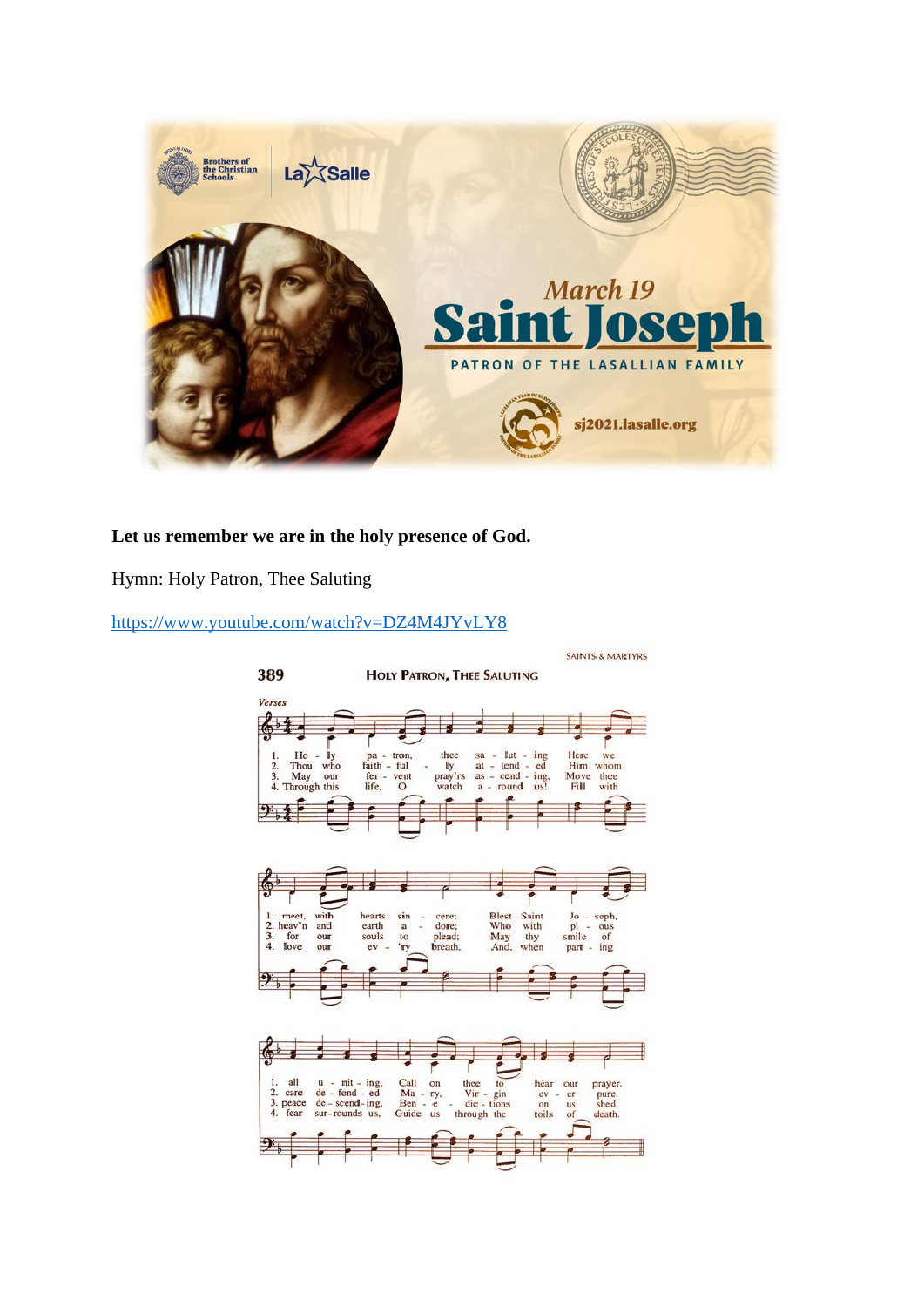### **Lasallian Reflection**

John Baptist de La Salle had a special love for St. Joseph, so much so that in his last will and testament he named St. Joseph as the Patron and Protector of our Institute.

Another indication of our Founder's devotion is that the very first seal of the Institute depicts St. Joseph with the Child Jesus.

In his meditation for the Feast of St. Joseph, La Salle explains the main reasons why he considered love for St. Joseph so important. First, St. Joseph was a just man, that is holy in every way and therefore fully fit to care for and guide the son of God. Second, he obeyed God's will perfectly. He did not hesitate a single instant to do what God required. Finally, he cared for the child Jesus and protected him from all harm.

"Take St. Joseph as your model since he is your patron. You have been made responsible for your students just as St. Joseph was made responsible by God for the Saviour of the world."

We are, then, to treat our students in the same way Joseph treated Jesus. A tall order indeed!

The original prayers of the Brothers included a Litany to St. Joseph and had this concluding prayer:

"O God, who in your unfathomable Providence was pleased to choose blessed Joseph for the husband of your most holy Mother, grant that we may deserve to have as our advocate in heaven him whom on earth we revere as our protector, you who live and reign for ever and ever. Amen."

Note: When the Brothers first arrived in Hong Kong in 1875, they took over a small school called St. Saviour's but promptly renamed it St. Joseph's College. We believe they did so in honour of the Patron and Protector of our Institute.

#### **Psalm 113:**

Praise O servants of the Lord, praise the name of the Lord! May the name of the Lord be blessedboth now and for evermore! From the rising of the sun to its setting praised be the name of the Lord!

High above all the nations is the Lord, above the heavens God's glory. Who is like the Lord, our God,the one enthroned on high, who stoops from the heights to look down,to look down upon heaven and earth?

From the dust God lifts up the lowly, from the dung heap God raises the poor to set them in the company of rulers, yes, with the rulers of the people. To the childless wife God gives a home and gladdens her heart with children.